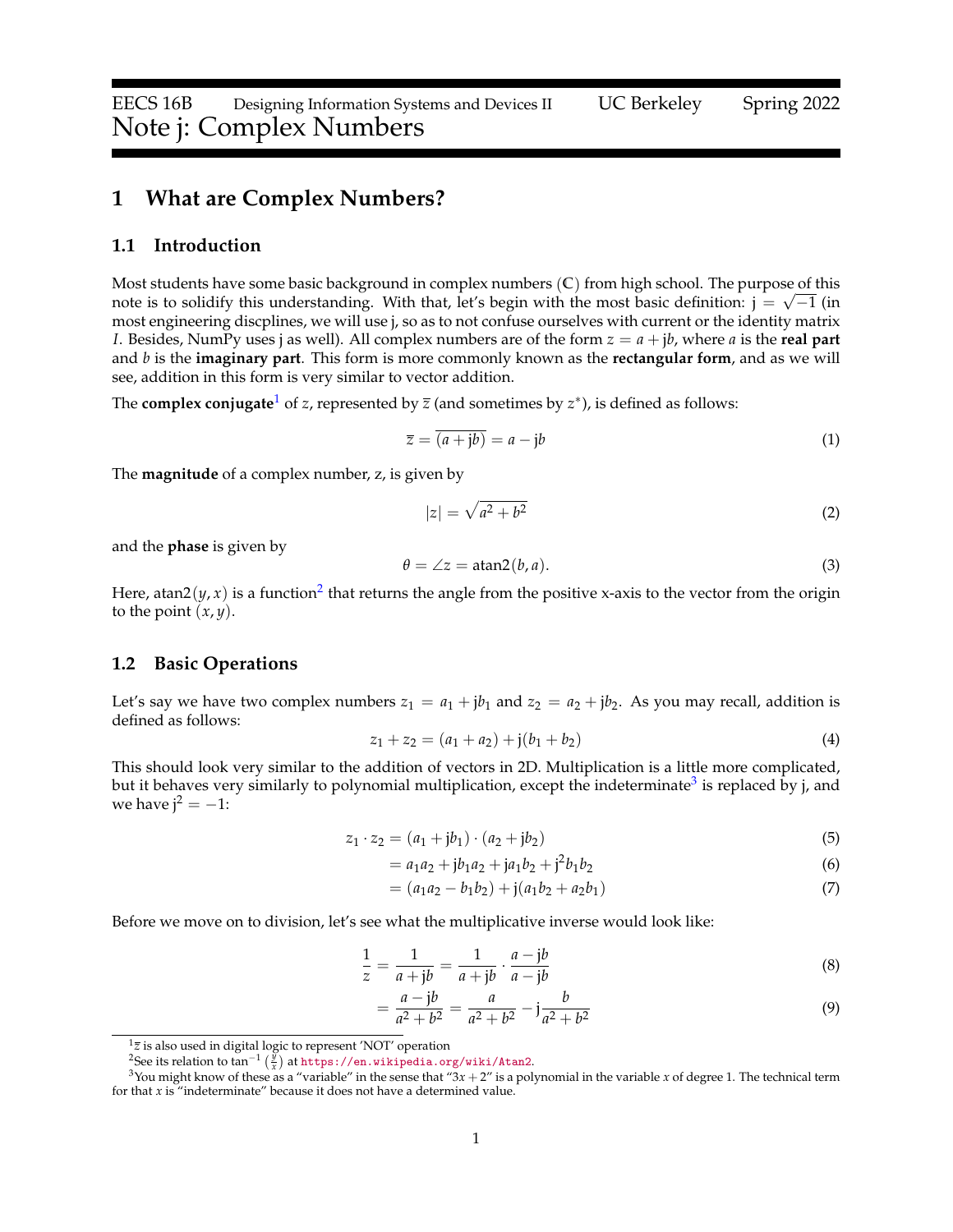Above, we multiply both the numerator and denominator by  $\overline{z}$ . This allows us to make the denominator real, and we also observe  $\overline{z} \cdot z = |z|^2$ .

Following the same train of thought, let's define division as well:

$$
\frac{z_1}{z_2} = \frac{a_1 + jb_1}{a_2 + jb_2} \tag{10}
$$

$$
=\frac{(a_1+\mathrm{j}b_1)\cdot(a_2-\mathrm{j}b_2)}{a_2^2+b_2^2}
$$
\n(11)

<span id="page-1-0"></span>
$$
=\frac{(a_1a_2+b_1b_2)-j(a_1b_2-a_2b_1)}{a_2^2+b_2^2}
$$
\n(12)

<span id="page-1-1"></span>In eq. [\(11\)](#page-1-0), we subsititute the multiplicative inverse found in eq. [\(9\)](#page-0-3), and we continue by carrying out the multiplication as defined in eq. [\(7\)](#page-0-4).



**Figure 1:** Complex number *z* depicted as a vector in the complex plane.

## **1.3 Complex Plane**

The complex plane is an extension of the real number line; by adding another independent axis to represent the purely imaginary numbers (i.e. those with the real part equal to zero) we can represent all complex numbers. As shown in Figure [1,](#page-1-1) a complex number  $z = x + jy$  has an coordinate of x along the **real axis** and *y* along the **imaginary axis**. We can also see visually that the magnitude of *z* is its distance from the origin, and the phase is the angle from the positive real axis.

## **2 The Polar Form**

## **2.1 Revisiting Multiplication**

With our understanding of the complex plane, let's see how a complex number  $z = 1 + j0$  changes as we multiply it with  $z_1 = 1 + j$  repeatedly:

It looks like *z* seems to be rotating by 45°. Is this an arbitrary angle? Not really, as the angle of rotation seems to related to the phase  $\angle z_1 = 45^{\circ}$ . So, can we think of some representation of complex numbers where this additive property of angles is natural?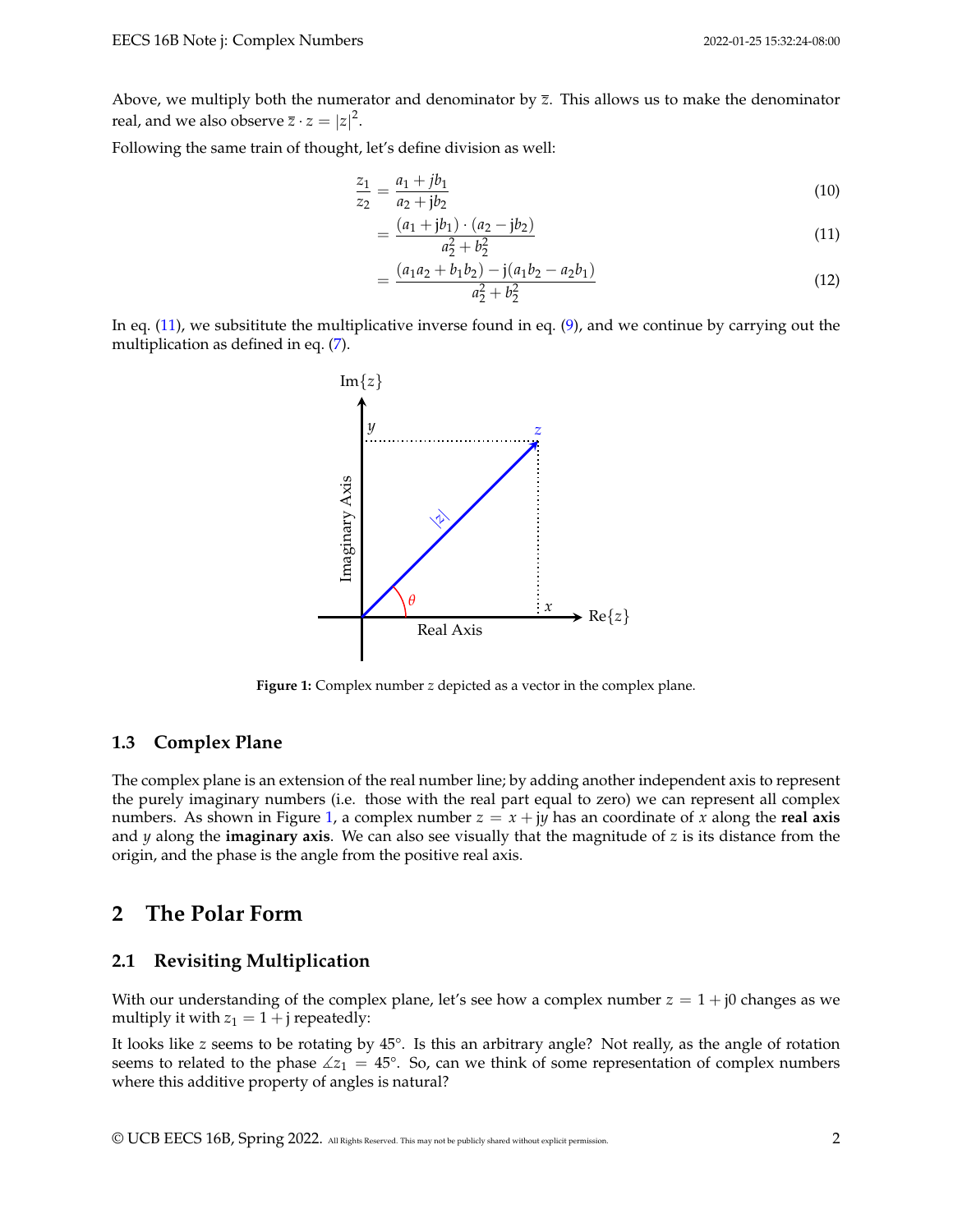

**Figure 2:** Multiplying *z* (in blue) by *z*<sup>1</sup> repeatedly

How can we turn multiplication into some kind of addition? Well, we can represent the phase in an exponent. What if we used <sup>'</sup>e' as the base for our exponent, and just set  $z = e^{\angle z}$ ? Unfortunately, a pure real exponential will blow up as  $\angle z$  increases, but this is not the behaviour we see with complex number angles. Any real number in the exponent couldn't possibly behave the right way — angles spin around while real exponents either go to zero or blow up. So if the term in the exponent can't be real, for now, let's take a leap of faith and hope that something imaginary works! i.e. Multiply the term in the exponent by j, i.e.  $z = e^{j\angle z_2}$ . We don't yet know how this will behave, but let's push forward.

The above motivation just captured the rotation property of multiplication by complex numbers. Futher-The above motivation just captured the rotation property or multiplication by complex numbers. Futner-<br>more, there is some scaling as well. More precisely, for the example of  $1 + j$ , it is scaling by  $\sqrt{2}$ . This cannot be a coincidence, so how can we express this scaling with our new form? We could multiply the magnitude of *z*<sub>2</sub> with the exponential, i.e.  $z_2 = |z_2|e^{j\measuredangle z_2}$ .

Now, let's try to isolate the effect of rotation by multipling  $z = 1 + j0$  by  $z_2 = \frac{1}{\sqrt{2}}$  $\frac{1}{2} + j\frac{1}{\sqrt{2}}$  $\frac{1}{2}$  (note that  $|z_2|=1$ ) repeatedly. We get plot in fig. [3:](#page-3-0)

We have a rotation by  $45^{\circ}$  as before, and we do not have any scaling. So, our intuition of multiplying the magnitude with the exponential agrees with this example as well. This is good news and increases our degree of comfort and confidence with our guess. But we really do need to justify it more thoroughly to be able to lean on it.

## **2.2 Developing the Polar Form and Euler's Equation**

In the last section we conjectured that:

$$
z = |z|e^{j\measuredangle z} \tag{13}
$$

But what does e<sup>j ∠z</sup> even mean? It is a natural first step, from our experiences, to use the exponential's definition in the form of its Taylor's expansion around 0 (or the Maclaurin's expansion of 'e $^{(\cdot)}$ '):

$$
z = |z|e^{j\theta} \tag{14}
$$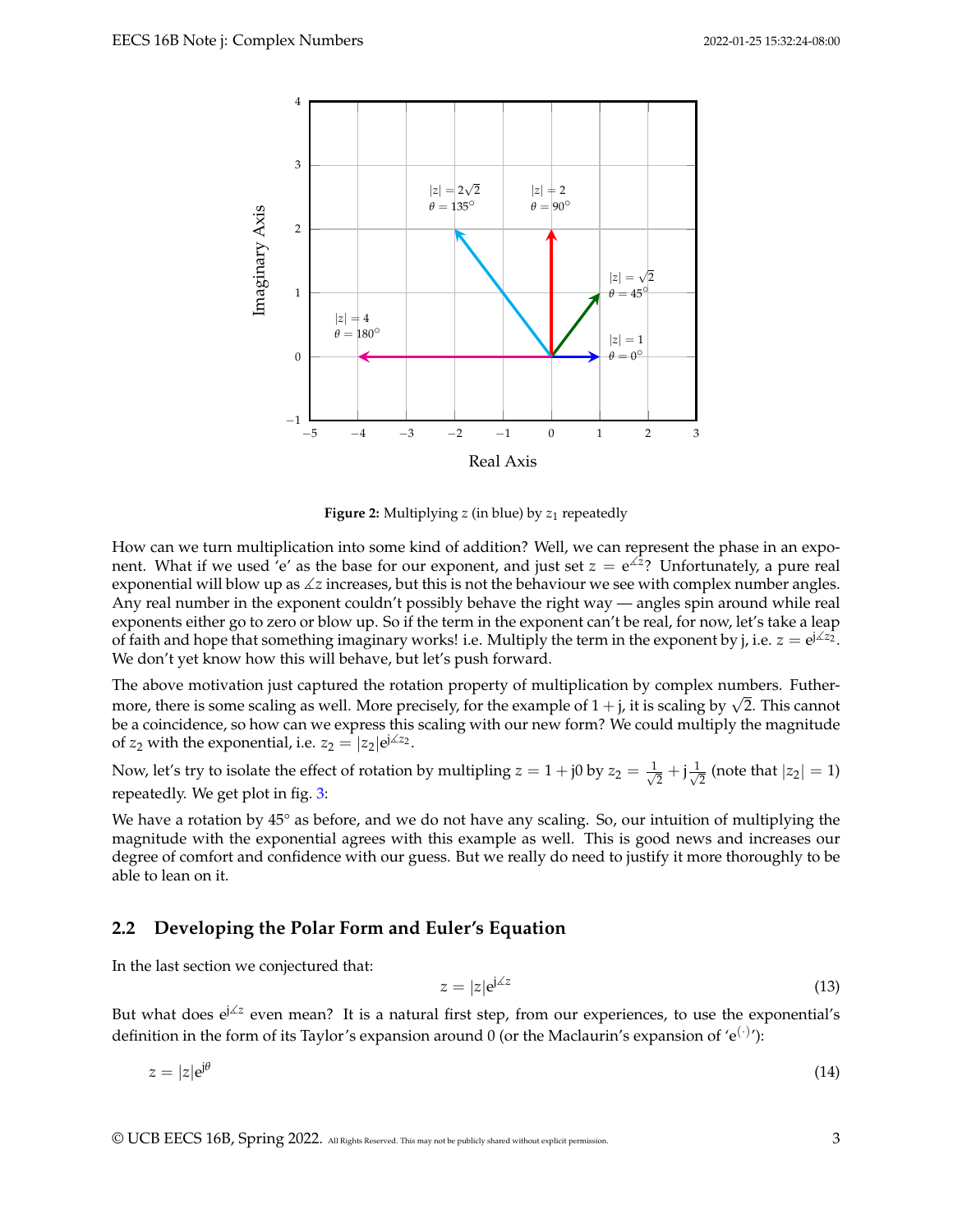<span id="page-3-0"></span>

<span id="page-3-4"></span><span id="page-3-3"></span><span id="page-3-1"></span>**Figure 3:** Multiplying *z* (in blue) by *z*<sub>2</sub> repeatedly

$$
= |z| \left( 1 + j\theta + \frac{(j\theta)^2}{2!} + \frac{(j\theta)^3}{3!} + \dots + \frac{(j\theta)^{2n}}{2n!} + \frac{(j\theta)^{2n+1}}{(2n+1)!} + \dots \right)
$$
\n(15)

$$
= |z| \left( 1 + j\theta - \frac{\theta^2}{2!} - j\frac{\theta^3}{3!} + \dots + (-1)^n \frac{\theta^{2n}}{2n!} + j(-1)^n \frac{\theta^{2n+1}}{(2n+1)!} + \dots \right)
$$
(16)

$$
= |z| \left[ \left( 1 - \frac{\theta^2}{2} + \frac{\theta^4}{4} - \dots + (-1)^n \frac{\theta^{2n}}{2n!} + \dots \right) + j \left( \theta - \frac{\theta^3}{3} + \dots + (-1)^n \frac{\theta^{2n+1}}{(2n+1)!} + \dots \right) \right] \tag{17}
$$

$$
=|z|(\cos(\theta)+j\sin(\theta)).
$$
\n(18)

Here,  $\theta = \measuredangle z$  and the angles are measured in radians. At eq. [\(16\)](#page-3-1), we used the fact that j<sup>k</sup> has a regular periodically repeating pattern to it:  $j^0 = +1$ ,  $j^1 = +j$ ,  $j^2 = -1$ ,  $j^3 = -j$ ,  $j^4 = +1$ , and so it goes. Basically we just need to look at the remainder<sup>[4](#page-3-2)</sup> that we get after we divide *k* by 4.

- If that remainder is 0 (i.e. *k* is 0 plus a multiple of 4 or,  $k = 4\ell + 0$  for some integer  $\ell$ ), then  $j^k = +1$ .
- If that remainder is 1 (i.e. *k* is 1 plus a multiple of 4 or,  $k = 4\ell + 1$  for some integer  $\ell$ ), then  $j^k = +j$ .
- If that remainder is 2 (i.e. *k* is 2 plus a multiple of 4 or,  $k = 4\ell + 2$  for some integer  $\ell$ ), then  $j^k = -1$ .
- If that remainder is 3 (i.e. *k* is 3 plus a multiple of 4 or,  $k = 4\ell + 3$  for some integer  $\ell$ ), then j<sup>k</sup> = -j.

Going from eq. [\(17\)](#page-3-3) to eq. [\(18\)](#page-3-4), we recognize and substitute for the Taylor expansions of sine and cosine around at 0. Let's analyze our result in eq. [\(18\)](#page-3-4) with reference to the diagram of the complex plane in Figure [1:](#page-1-1)

Recalling basic definitions from trigonometry, we can see that  $x = |z| \cos(\theta)$  and  $y = |z| \sin(\theta)$ , hence  $z = x + jy = |z|(\cos(\theta) + j\sin(\theta))$ , agreeing with our previous result. Hence, the form we guessed in the earlier section was correct and we have come back full circle, connecting with the rectangular form we discussed in Section 1.

<span id="page-3-2"></span><sup>&</sup>lt;sup>4</sup>Such remainder operations are often called mod operations, and they play a major role in our follow-on course 70. But in 16B, you will begin to be prepared for thinking about such cyclic behavior because the complex numbers exhibit it very naturally.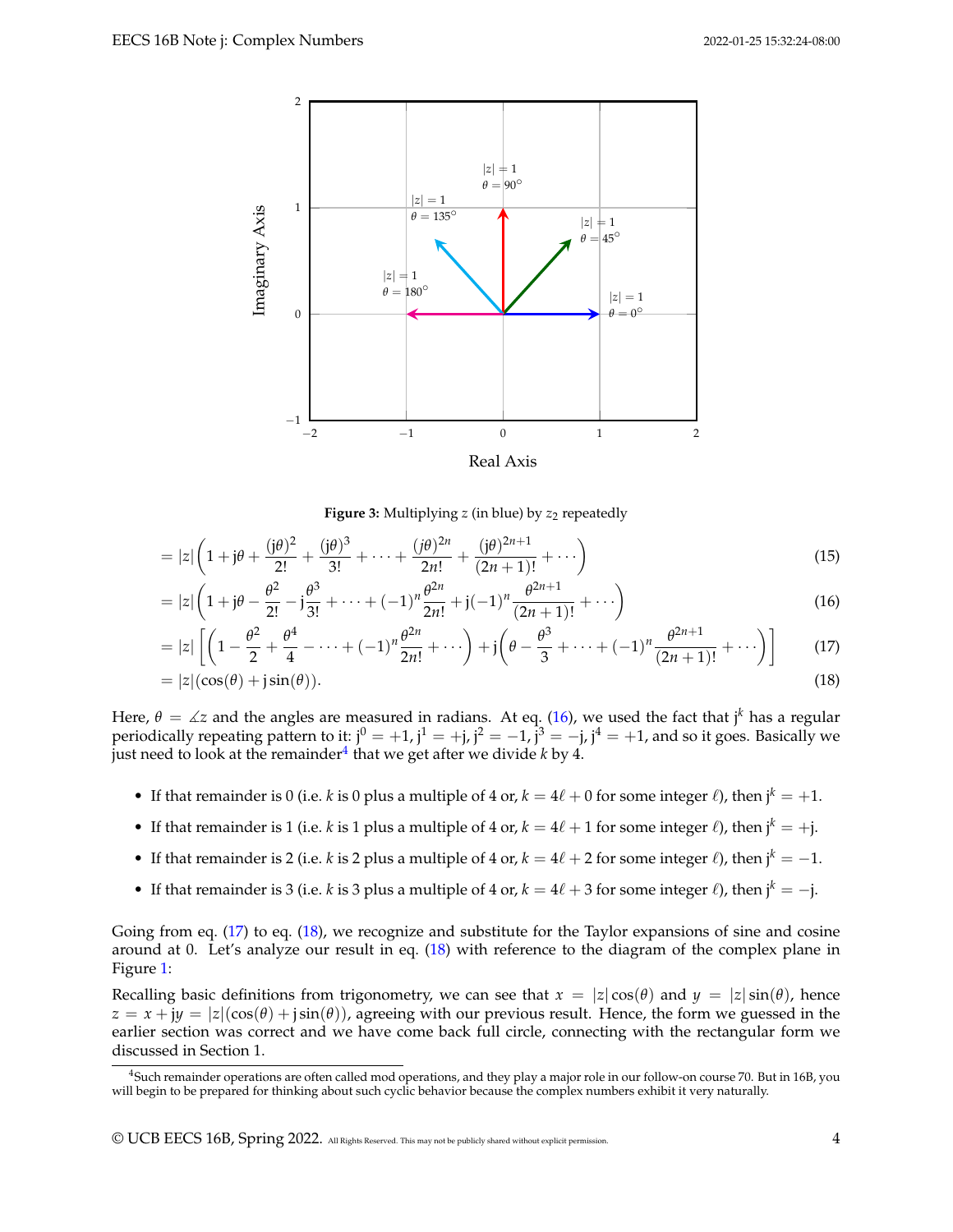**Concept Check:** Using Euler's equation:

<span id="page-4-0"></span>
$$
e^{j\theta} = \cos(\theta) + j\sin(\theta) \tag{19}
$$

write sine and cosine as sums of complex exponentials.

#### **Solution:**

<span id="page-4-1"></span>
$$
e^{-j\theta} = \cos(-\theta) + j\sin(-\theta) = \cos(\theta) - j\sin(\theta)
$$
\n(20)

Adding and Subtracting eq. [\(19\)](#page-4-0) and eq. [\(20\)](#page-4-1), we get:

$$
2\cos(\theta) = e^{j\theta} + e^{-j\theta} \Rightarrow \cos(\theta) = \frac{e^{j\theta} + e^{-j\theta}}{2}
$$
\n(21)

$$
2j\sin(\theta) = e^{j\theta} - e^{-j\theta} \Rightarrow \sin(\theta) = \frac{e^{j\theta} - e^{-j\theta}}{2j} = \frac{-je^{j\theta} + je^{-j\theta}}{2}
$$
(22)

This is the source of the famous identity  $e^{j\pi} + 1 = 0$ , connecting five very fundamental numbers together: 0 (the additive identity), 1 (the multiplicative identity), e (the base of the natural logarithm, defined because (the additive identity), 1 (the multiplicative identity), e (the base of the natural logarithm, defined because<br>we want a function whose derivative was itself), j (the basic imaginary number √−1), and π (the area of a perfect circle with radius 1). Such remarkable beauty is what marks the subject of complex analysis<sup>[5](#page-4-2)</sup> more generally.

#### **2.3 Conclusion**

The polar form of *z* is a very important representation as it greatly simplifies multiplication. The polar form of  $z = a + jb$  is given as follows:

$$
z = |z|e^{j\measuredangle z}
$$

The conjugate of *z* is given as  $\bar{z} = |z|e^{-j\Delta z}$  since  $\sin(-\theta) = -\sin(\theta)$  while  $\cos(-\theta) = \cos(\theta)$  from trigonometry.

Multiplication in this form is given as:

$$
z_1 \cdot z_2 = (|z_1|e^{j\angle z_1}) \cdot (|z_2|e^{j\angle z_2}) = (|z_1| \cdot |z_2|)e^{j(\angle z_1 + \angle z_2)}
$$
(23)

If we look carefully, we can realize that complex multiplication is nothing but a rotation operation, followed by scaling. We are essentially rotating  $z_1$  by  $\angle z_2$  in the counter-clockwise direction<sup>[6](#page-4-3)</sup>, and scaling it by a factor of  $|z_2|$ . Of course, this conclusion would have been difficult to make precise without the use of polar forms. We will solidfy this view of rotations further in the next section where we will model complex numbers as matrices to augment the vector intuition we have gained thus far.

<span id="page-4-2"></span> $5$ The historical tradition within Electrical Engineering has traditionally placed a lot of emphasis on complex analysis alongside real analysis and linear algebra. You will see some evidence of this in later courses like 120 and 128, and even in courses like 105, 140, and 142. However, the 16AB sequence is almost completely rooted in linear algebra because linear algebra is far simpler, and while sometimes lacking the delicate beauty of complex analysis, it can be more robust. At advanced levels, you need to know both. There is a reason why Complex Analysis 185 is considered an absolutely core course for Math majors and minors, along with Real Analysis 104, Linear Algebra 110, and Abstract Algebra 113. In the EECS lower division, 16AB hit basic linear algebra, 16B touches on some ideas from real analysis and only skirts vague hints of complex analysis, and 70 touches on some ideas from abstract algebra. We encourage our students to take the core upper division Math courses for a deeper understanding and appreciation for these foundational conceptual tools.

<span id="page-4-3"></span><sup>&</sup>lt;sup>6</sup>It is common to define the counter-clockwise direction as the positive direction while measuring angles in the Cartesian plane.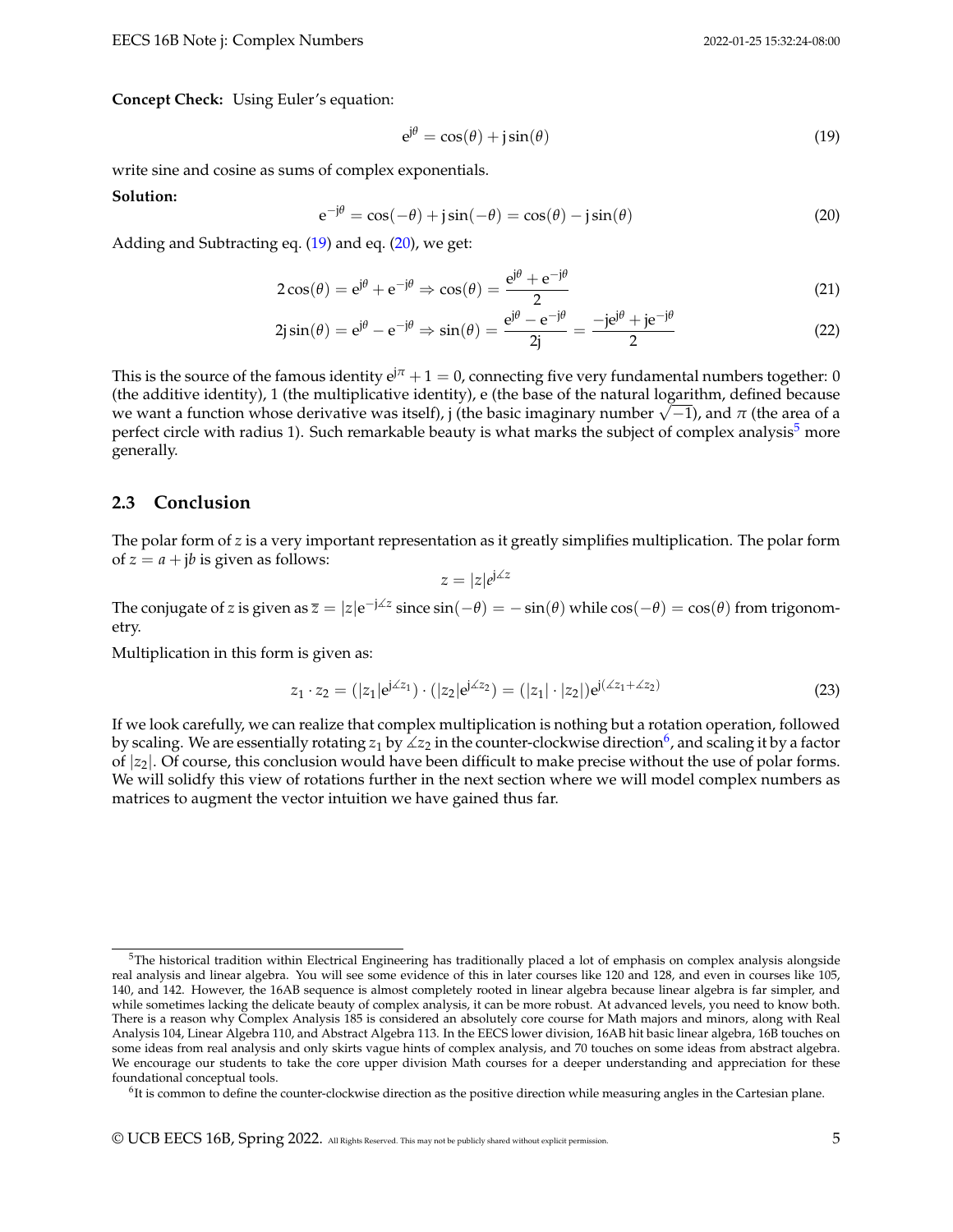## **2.4 Useful Identities**

#### **Complex Number Properties**

 $\textbf{Rectangular vs. polar forms: } z = x + \mathrm{j} y = |z| \mathrm{e}^{\mathrm{j} \theta}$ 

where  $|z| = \sqrt{z\overline{z}} = \sqrt{x^2 + y^2}$ ,  $\theta = \text{atan2}(y, x)$ . We can also write  $x = |z| \cos \theta$ ,  $y = |z| \sin \theta$ .

**Euler's identity:**  $e^{j\theta} = \cos \theta + j \sin \theta$ 

$$
\sin(\theta) = \frac{e^{j\theta} - e^{-j\theta}}{2j}, \ \cos(\theta) = \frac{e^{j\theta} + e^{-j\theta}}{2}
$$

**Complex conjugate:**  $\overline{z} = x - jy = |z|e^{-j\theta}$ 

$$
\overline{(z+w)} = \overline{z} + \overline{w}, \overline{(z-w)} = \overline{z} - \overline{w}
$$

$$
\overline{(zw)} = \overline{z}\overline{w}, \overline{\left(\frac{z}{w}\right)} = \frac{\overline{z}}{\overline{w}}
$$

$$
\overline{z} = z \Leftrightarrow z \text{ is real}
$$

 $\overline{z} = -z \Leftrightarrow z$  is purely complex, i.e. no real part

$$
\overline{(z^n)} = (\overline{z})^n
$$

### **Complex Algebra**

Let  $z_1 = x_1 + jy_1 = |z_1|e^{j\theta_1}, z_2 = x_2 + jy_2 = |z_2|e^{j\theta_2}.$ (Note: we adopt the easier representation between rectangular form and polar form.)

**Addition:**  $z_1 + z_2 = (x_1 + x_2) + i(y_1 + y_2)$  $\mathbf{Multiplication:} \ z_1 z_2 = |z_1||z_2|e^{\text{j}(\theta_1+\theta_2)}$ **Division:**  $\frac{z_1}{z_2} = \frac{|z_1|}{|z_2|}$  $\frac{|z_1|}{|z_2|}e^{j(\theta_1-\theta_2)}$ **Power:**  $z_1^n = |z_1|^n e^{jn\theta_1}$  $z_1^{\frac{1}{2}} = \pm |z_1|^{\frac{1}{2}} e^{j\frac{\theta_1}{2}}$ 

(Note: Just like square roots are not unique, other fractional powers of  $z_1$  are not unique as well.)

#### **Useful Relations**

$$
-1 = j2 = ej\pi = e-j\pi
$$
  
\n
$$
j = ej\frac{\pi}{2} = \sqrt{-1}
$$
  
\n
$$
-j = -ej\frac{\pi}{2} = e-j\frac{\pi}{2}
$$
  
\n
$$
\sqrt{j} = (ej\frac{\pi}{2})\frac{1}{2} = \pm ej\frac{\pi}{4} = \frac{\pm(1+j)}{\sqrt{2}}
$$

**Concept Check:** Verify the above identities for yourself if you have not done so in prior classes.

# **3 Complex Numbers Represented As Matrices (OPTIONAL, not in scope)**

Viewing complex numbers as vectors definitely seems attractive and it does fit into our visualization of the complex plane, but it has a major flaw — vectors do not naturally multiply, but complex numbers do. In fact, multiplication is the *raison d'etre* for complex numbers. So, how do we get a better model? What both adds and multiplies? Enter matrices, and more specifically scaled rotation matrices.

## **3.1 Matrix form of rotations**

But first, what is a rotation matrix? To begin answering this question, we need to first understand what a rotation tranformation would look like. Rotating the vector  $\vec{e}_1 = \begin{bmatrix} 1 & 0 \\ 0 & 1 \end{bmatrix}$ 0 by angle  $\theta$  in the counter clockwise direction would give us  $\vec{\tilde{e}}_1 = \begin{bmatrix} \cos(\theta) \\ \sin(\theta) \end{bmatrix}$ sin(*θ*) , and similarly for  $\vec{e}_2 = \begin{bmatrix} 0 \\ 1 \end{bmatrix}$ 1  $\left]$ , we will get  $\vec{\tilde{e}}_2 = \begin{bmatrix} -\sin(\theta) \\ \cos(\theta) \end{bmatrix}$ cos(*θ*) . Hence, we can describe the rotation transform (by angle  $\theta$ ) as the following matrix:

<span id="page-5-1"></span>
$$
\vec{\tilde{v}} = R_{\theta}\vec{v} = \begin{bmatrix} \cos(\theta) & -\sin(\theta) \\ \sin(\theta) & \cos(\theta) \end{bmatrix} \vec{v}
$$
 (24)

An important thing to note is this rotation matrix has orthonormal columns<sup>[7](#page-5-0)</sup>. Next, what would happen if we rotated a vector by  $\theta_1$  and then by  $\theta_2$ ? Well, it would be equivalent to rotating it by  $\theta_1 + \theta_2$ , hence we

© UCB EECS 16B, Spring 2022. All Rights Reserved. This may not be publicly shared without explicit permission. 6

<span id="page-5-0"></span> $7$ The columns in a matrix with orthonormal columns all have norm 1 and are mutually orthogonal to each other (i.e. their inner products with each other are zero). Such matrices are commonly referred to as **orthogonal** matrices in the mathematical literature.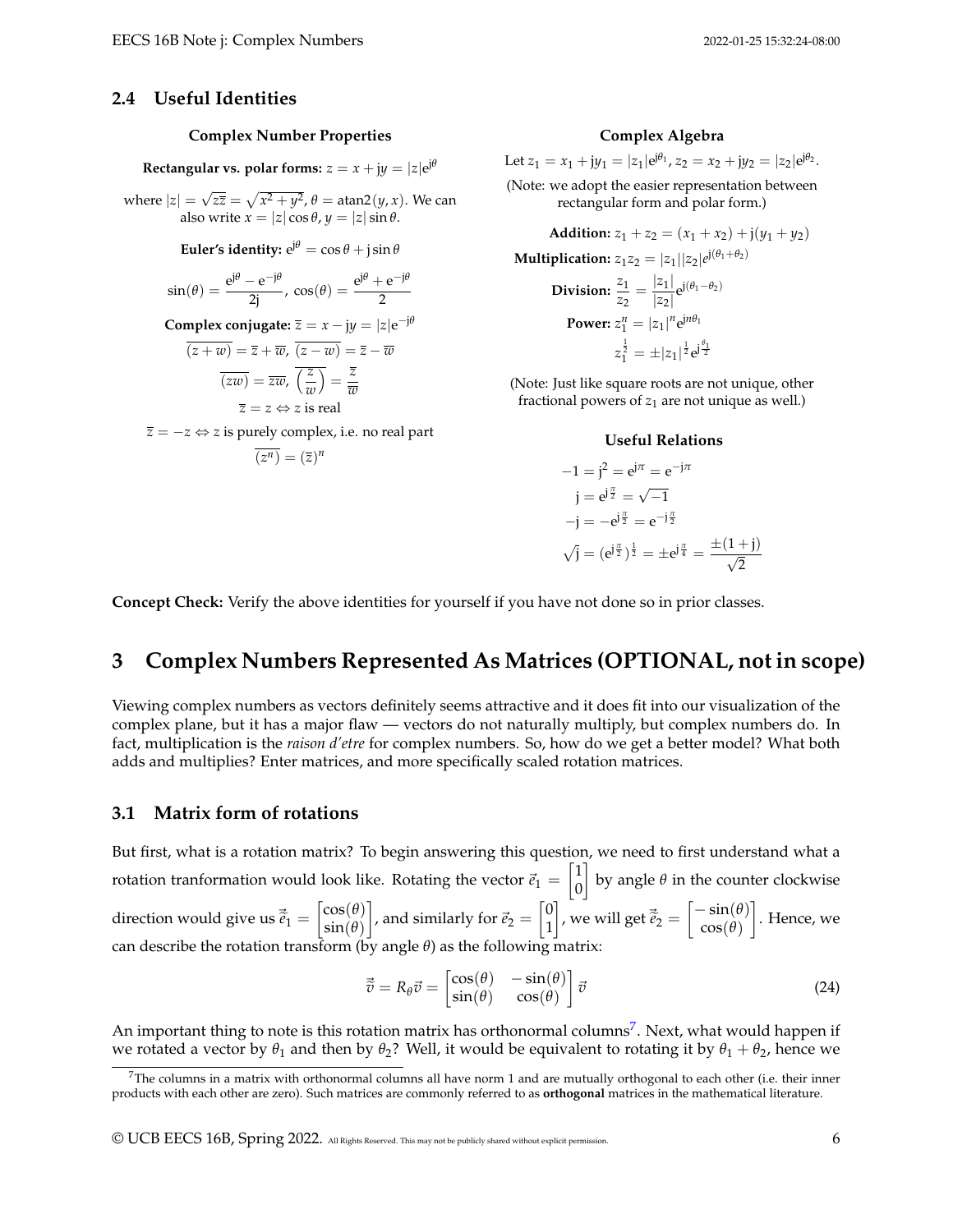have:

$$
R_{\theta_1} \cdot R_{\theta_2} = \begin{bmatrix} \cos(\theta_1) & -\sin(\theta_1) \\ \sin(\theta_1) & \cos(\theta_1) \end{bmatrix} \begin{bmatrix} \cos(\theta_2) & -\sin(\theta_2) \\ \sin(\theta_2) & \cos(\theta_2) \end{bmatrix} = \begin{bmatrix} \cos(\theta_1 + \theta_2) & -\sin(\theta_1 + \theta_2) \\ \sin(\theta_1 + \theta_2) & \cos(\theta_1 + \theta_2) \end{bmatrix} = R_{\theta_1 + \theta_2}
$$
(25)

**Concept Check:** Use basic trigonometry (in particular, the sum-angle formulas for sine and cosine that you probably derived in high school) to check the equality established in eq. [\(25\)](#page-6-0). Futhermore, rotations in  $2D$  are commutative<sup>[8](#page-6-1)</sup> as well. Show that this is true by proving  $R_{\theta_1} \cdot R_{\theta_2} = R_{\theta_2} \cdot R_{\theta_1}$ 

When we look back at rotation matrix in eq.  $(24)$ , it bears some resemblance to the Euler form (eq.  $(18)$ ) we discovered in the previous section. If we have a complex number  $z = a + jb = \cos(\theta) + j\sin(\theta)$ , where  $|z| = 1$  (for simplicity, we will look at scaling a bit later) and  $\angle z = \theta$ , then we could define a matrix  $Z_{(a,b)}$  as follows:

<span id="page-6-0"></span>
$$
Z_{(a,b)} = \begin{bmatrix} a & -b \\ b & a \end{bmatrix} \tag{26}
$$

**Concept Check:** Check that this matrix has orthogonal columns.

We can express the fundamentally two-dimensonal nature of such matrices by expressing them using a relevant basis:

$$
Z_{(a,b)} = aI + bJ \text{ where } I = \begin{bmatrix} 1 & 0 \\ 0 & 1 \end{bmatrix} \text{ and } J = \begin{bmatrix} 0 & -1 \\ 1 & 0 \end{bmatrix}.
$$
 (27)

Notice that  $J^2 = -I$  above, and so the matrix *J* acts like the counterpart of the basic imaginary number j.

What is a complex conjugate in this representation? What can we do to swap the *b* and −*b* in the matrix above? Indeed we see that **transposing** the matrix corresponds to complex conjugation of the underlying complex number. It has no effect on a scaled identity matrix which would correspond to a purely real number. But  $J^{\top} = -J$ . √

Next, let's look at the scaling. In this case, we have  $z = a + jb$ , with  $|z| =$  $a^2 + b^2$ . To account for this in our matrix model, we can factor out |*z*| as follows:

$$
Z_{a,b} = \sqrt{a^2 + b^2} \begin{bmatrix} \frac{a}{\sqrt{a^2 + b^2}} & -\frac{b}{\sqrt{a^2 + b^2}} \\ \frac{b}{\sqrt{a^2 + b^2}} & \frac{a}{\sqrt{a^2 + b^2}} \end{bmatrix}
$$
 (28)

Looking at the above form, the factor out in the front is responsible for the scaling. From the figure below, we can find  $θ = \text{atan2}(b, a)$  such that  $\cos(θ) = \frac{a}{\sqrt{a^2 + b^2}}$  and  $\sin(θ) = \frac{b}{\sqrt{a^2 + b^2}}$  $\frac{b}{a^2+b^2}$ .



**Figure 4:** Complex number  $z = a + ib$  represented as a vector in the complex plane.

<span id="page-6-1"></span> $8$ This commutative property for rotations only holds for 2D spaces, and not for 3D spaces. Take a second to think about this!